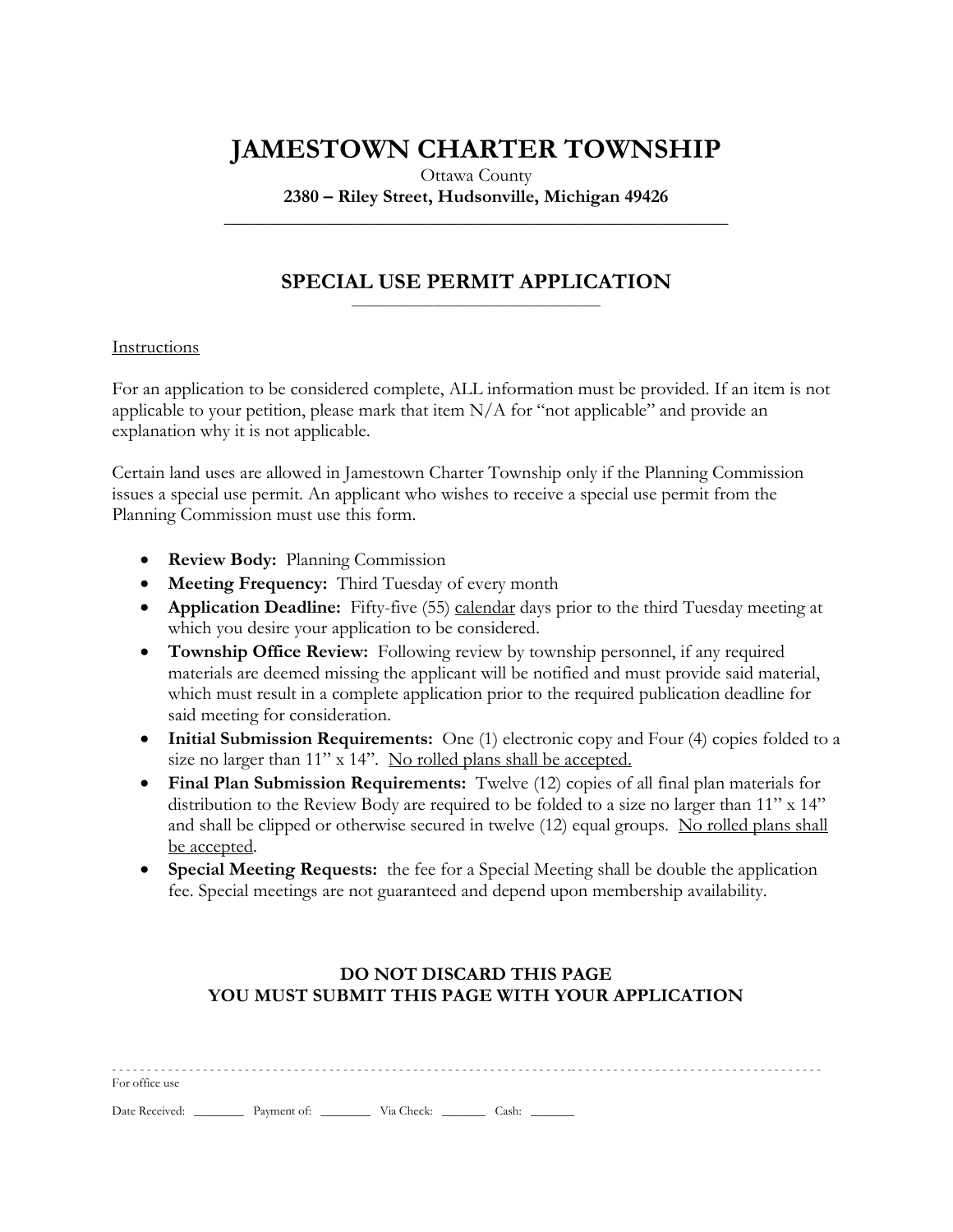# **JAMESTOWN CHARTER TOWNSHIP**

Ottawa County **2380 – Riley Street, Hudsonville, Michigan 49426 \_\_\_\_\_\_\_\_\_\_\_\_\_\_\_\_\_\_\_\_\_\_\_\_\_\_\_\_\_\_\_\_\_\_\_\_\_\_\_\_\_\_\_\_\_\_\_\_\_\_\_\_\_\_**

## **SPECIAL USE PERMIT APPLICATION**

| NON-REFUNDABLE APPLICATION FEE: \$700.00<br>(Subject to additional fees as determined by the Township for Engineering, Attorney, Planning Consultant, Publishing fees, etc.) |
|------------------------------------------------------------------------------------------------------------------------------------------------------------------------------|
|                                                                                                                                                                              |
|                                                                                                                                                                              |
|                                                                                                                                                                              |
|                                                                                                                                                                              |
|                                                                                                                                                                              |
| Zoning District:                                                                                                                                                             |
| List the name, address and interest of every person who has a legal or an equitable interest in any<br>property included in the special use permit application.              |
| ,我们也不能在这里的人,我们也不能在这里的人,我们也不能在这里的人,我们也不能在这里的人,我们也不能在这里的人,我们也不能在这里的人,我们也不能在这里的人,我们也<br>,我们也不能在这里的时候,我们也不能在这里的时候,我们也不能不能不能不能不能不能不能不能不能不能不能不能不能不能不能。""我们的是我们的,我们也不能不能不能不能        |
|                                                                                                                                                                              |
| Provide a detailed site plan of the property meeting the requirements of Chapter 17. (see following<br>pages)                                                                |
| $**Ry$ gives the evolution Legislation Legislation that Lem the legal owner positioner or exact and that L                                                                   |

\*\*By signing this application I acknowledge that I am the legal owner, petitioner or agent and that I have the authority to apply and that I provide consent for township officials to access the property to accurately evaluate the request.

\_\_\_\_\_\_\_\_\_\_\_\_\_\_\_\_\_\_\_\_\_\_\_\_\_\_\_\_\_\_\_\_\_\_\_\_ \_\_\_\_\_\_\_\_\_\_\_\_\_\_\_\_\_\_\_\_\_\_\_\_\_\_\_\_\_\_\_\_\_\_\_\_

\*\*Signature of Applicant Date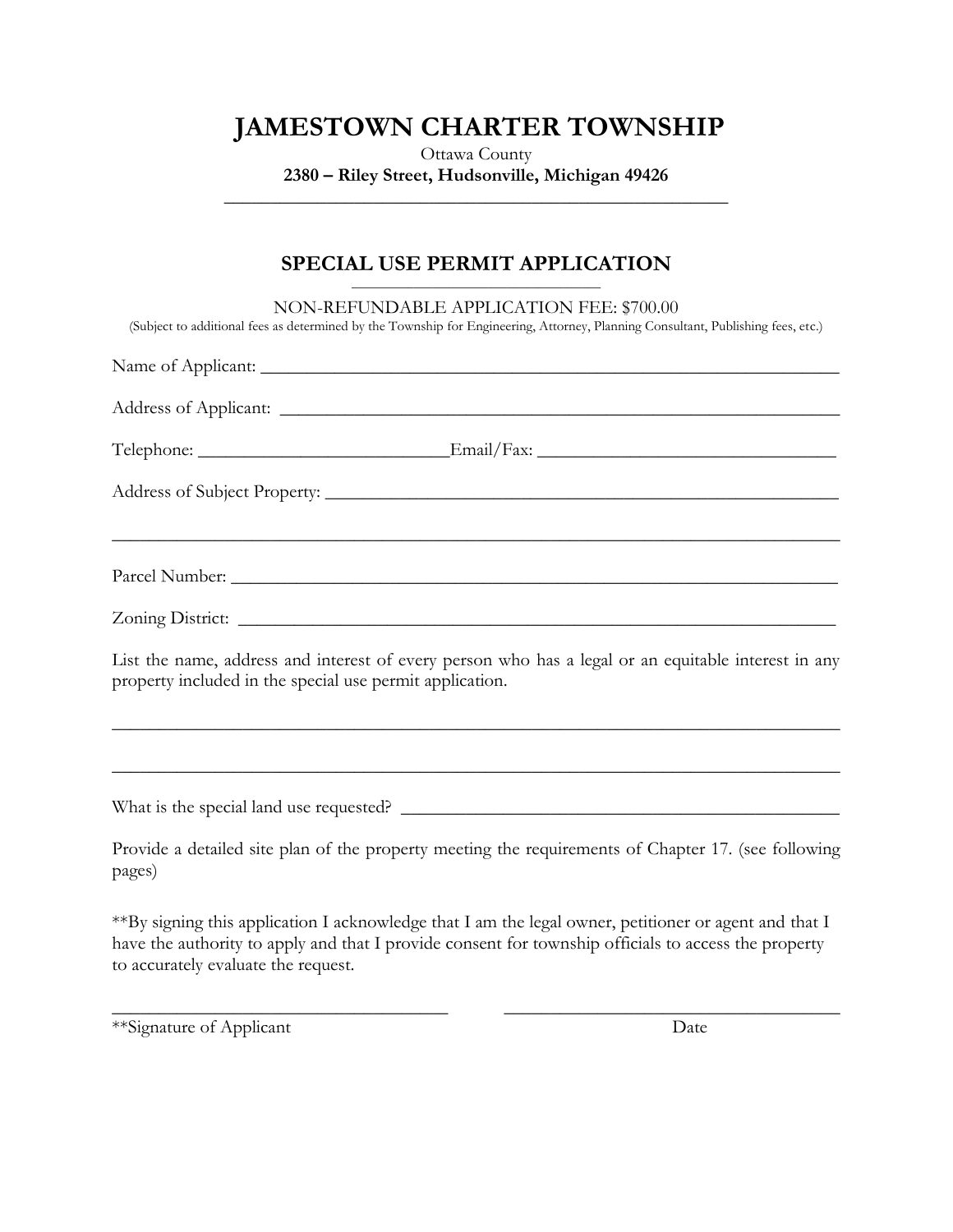### **SECTION 18.2A – Application Procedure**

2. Provide a statement indicating the sections of the zoning ordinance under which the special use is sought and the grounds on which it is requested.

### **SECTION 17.1B – Application Procedure**

e. Project description, including as applicable, the number and size of structures and dwelling units, number of parking spaces, estimated number of employees, and other unique or descriptive features of the site or development

### **SECTION 17.1C – Site Plan Content**

### **Unless specifically waived by the Zoning Administrator in consultation with the Planning Commission, each site plan submitted for review under this section shall be drawn at a minimum scale of 1"=200 and shall contain the following information:**

- 1. Name of development and general location sketch showing major thoroughfares and site location.
- 2. Name, address and phone number of site owner(s), developer and site designer, including the professional seal of the designer if the use is to be available for use by or open to the public.
- 3. North arrow, scale, and date of original drawing and any revisions.
- 4. The area of the site in square feet and acres, excluding all existing and proposed rights-ofway. Property lines, dimensions, and building setback distances and dimensions of all structures and lot lines within one hundred (100) feet of the site shall also be indicated. If the parcel is a part of a larger parcel, boundaries of the total land holding should be shown.
- 5. Existing zoning of the site and all adjacent properties.
- 6. Existing and proposed topographic elevations at intervals on the site and to a distance of ten (10) feet outside the boundary lines of the site. Ground elevations of all existing buildings, drives and parking lots, and any unusual surface conditions.
- 7. Direction of existing storm and water drainage and indication as to how storm water runoff will be handled.
- 8. Location of existing and proposed buildings; their intended use; the length, width and height of each building; and the square footage of each building.
- 9. Location of abutting streets, existing and proposed rights-of-way, service drives, curb cuts, and access easements serving the site, as well as driveways opposite the site and all other nearby driveways. The centerline of road rights-of-way.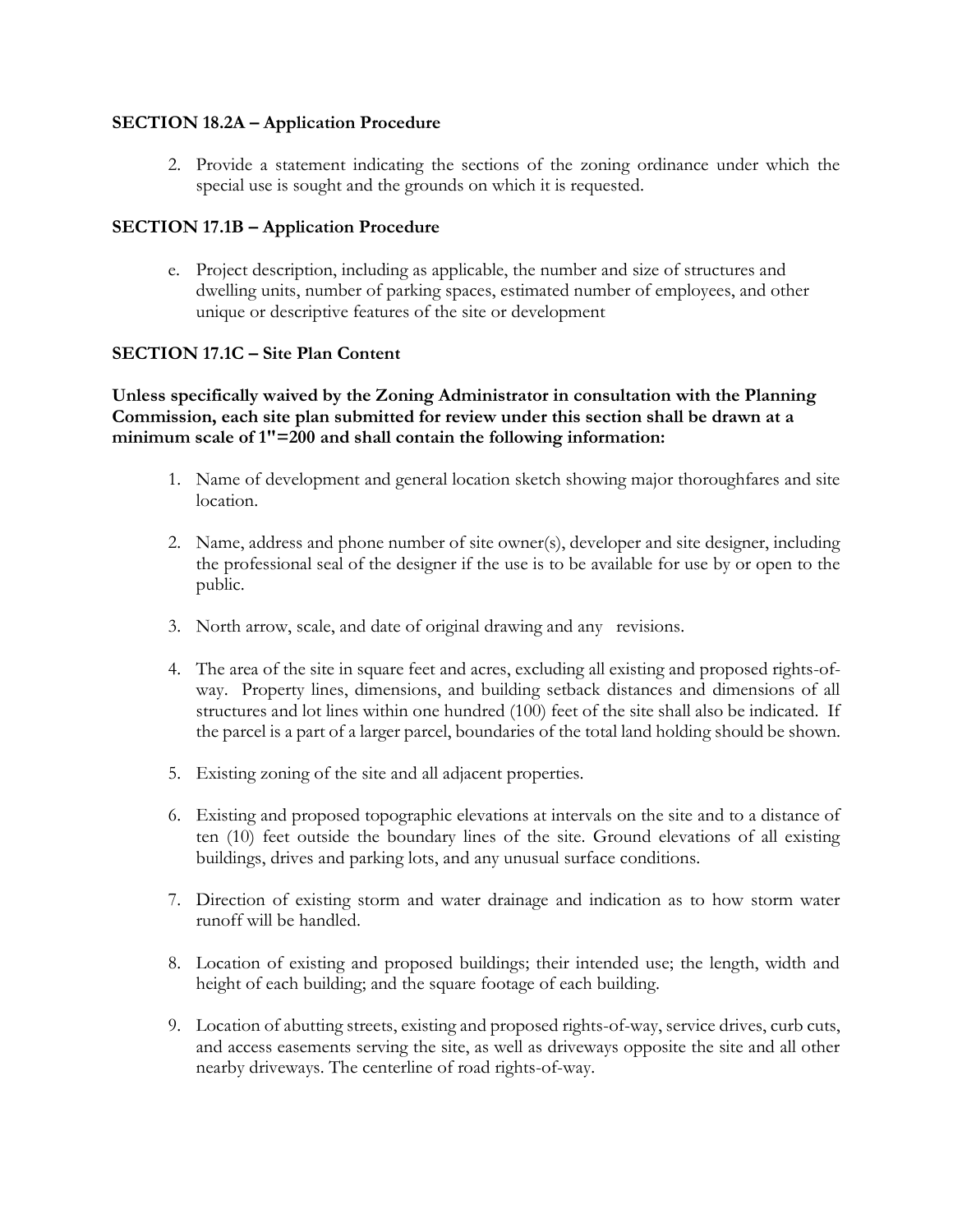- 10. Location and size of all existing and proposed water and sanitary sewer lines, storm drainage lines, wells, fire hydrants, catch basins, septic tanks and drain fields and utility easements.
- 11. Proposed parking areas and access drives, showing the number and size of spaces, aisles, loading areas, and handicapped access ramps. Note the method of surfacing.
- 12. Location of all sidewalks, bike paths, and other pathways.
- 13. Location and size of walls, fences, greenbelts, or other screening provisions.
- 14. Landscape plan indicating type and size of all plant material, including all areas to be sod or seeded for grass.
- 15. Location and type of significant existing vegetation, water courses, and water bodies including county drains and manmade surface drainage ways, floodplains, and wetlands.
- 16. Building floor plans and architectural wall elevations. The height of all buildings or structures.
- 17. Location of all proposed accessory structures, including outdoor lighting fixtures, flagpoles, storage sheds, transformers, dumpsters or trash removal areas or devices, signs, and existing and proposed utility poles.
- 18. Location of all outdoor storage areas for materials and the manner in which materials are to be screened or covered.
- 19. If phased construction is to be used, each phase must be noted.
- 20. Notation of any variances or special use permits which are required, any non-conforming uses or structures, and any State or Federal permits which have been secured or may be necessary to secure.
- 21. Screening of all refuse containers as provided in Section 3.34.
- 22. The applicant shall demonstrate compliance with all MDEQ requirements.

**The following Zoning Ordinance sections may apply to the proposed use. Please see the Planner for section copies or the Zoning Ordinance.**

- **SECTION 3.20 – ARTERIAL SETBACK REQUIREMENTS**
- **SECTION 3.24 – BICYCLE PATHS (ALSO NON-MOTORIZED PATHWAYS)**
- **SECTION 3.34 – SCREENING OF REFUSE CONTAINERS**
- **CHAPTER 15 – 32ND AVENUE/M-6 CORRIDOR OVERLAY ZONE**
- **CHAPTER 21 – OFF-STREET PARKING AND LOADING**
- **CHAPTER 24 – SIGNS**
- **CHAPTER 25 – ACCESS MANAGEMENT REGULATIONS**